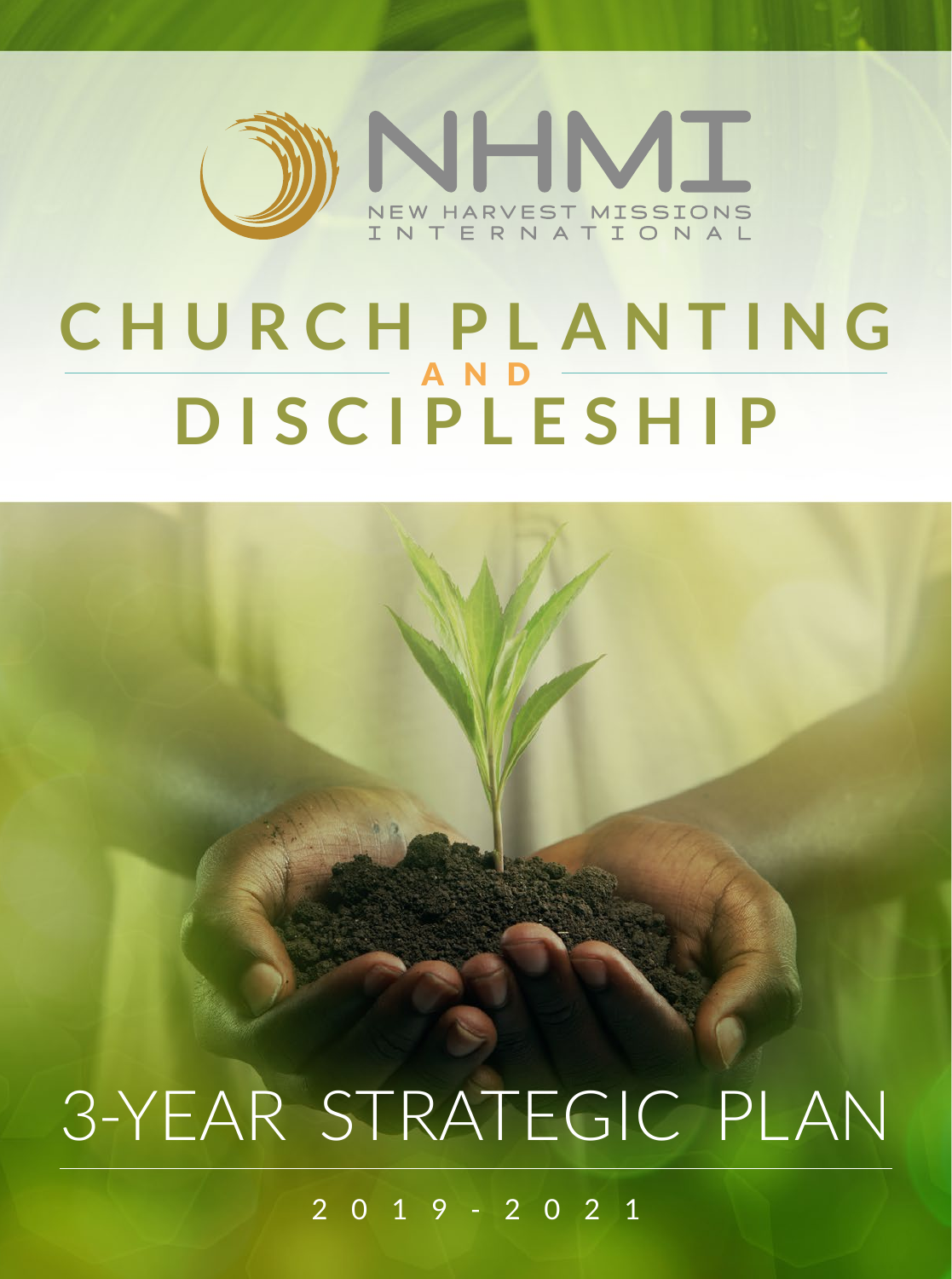

## A VISION FOR CHURCH PLANTING AND DISCIPLESHIP IN NORTHERN TOGO

**As you know, planting churches in Muslim West Africa is not enough. We cannot stop there. To mature and grow the church holistically we must encourage effective disciples!** It is for this very reason, NHMI has committed to aggressive discipleship and leadership development. We believe that highly effective discipleship produces highly effective leadership and without disciplemaking, we will fall short in our efforts of producing leaders.

It is these very leaders who will plant healthy, God-centered, gospel-driven, grace saturated churches in Muslim West Africa. The lack of Christ-centered disciple making, and biblical evangelism is resulting in a loss of biblical values, consequently, Islam, nominalism, false teaching, and immaturity is evident in West African churches. All these characteristics highlight the need for effective discipleship to produce effective leaders who can plant mature churches. We now invite to prayerfully consider your response to the needs describe in this booklet.

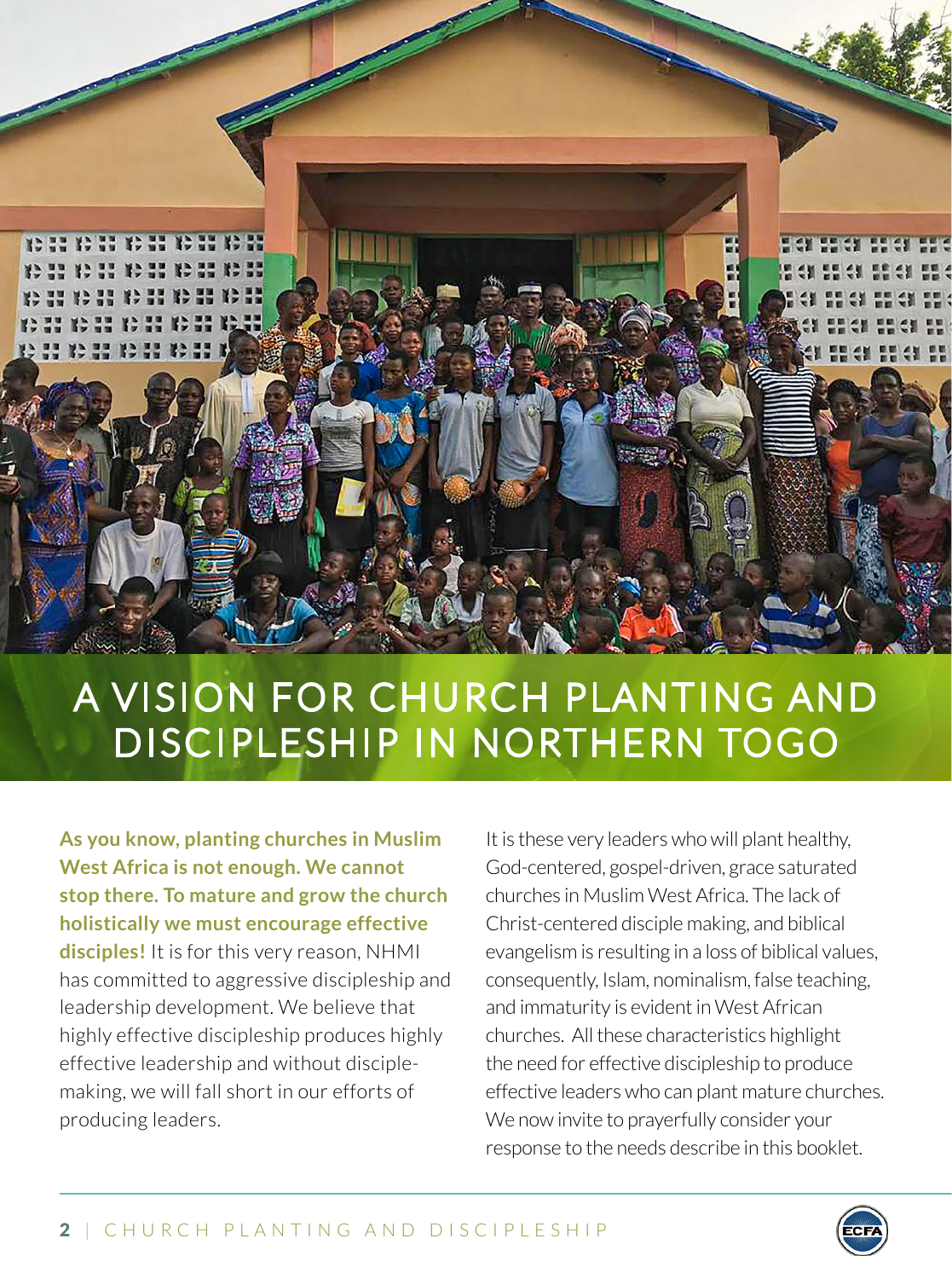## Goal in year 1 - Phase 1

- On-going Survey team completes research in our targeted areas.
- $\blacksquare$  Identify and prepare church planting team leaders.
- $\blacksquare$  Send church planters for ongoing evangelistic outreach efforts.
- $\blacksquare$  Establish consistent intercessory prayer meetings.
- Gather new believers for bible studies and consistent intercessory prayer meetings on Wednesdays and Sunday nights.
- $\blacksquare$  Continue to train potential leadership teams in effective discipleship and Evangelism in the Muslim context.



## Goal in year 2 – Phase 2

- Continue ongoing evangelistic efforts.
- $\blacksquare$  Conduct four (4) seminars during the year for the church planting team leaders regarding how to gather a core leadership team in new local church.
- $\blacksquare$  Disciple/mentor, and equip key pastors.
- $\Box$  Conduct six (6) months implementation training of effective disciple-making in new local churches.
- $\blacksquare$  Church formation and launching of public worship if applicable.



### Goal in year 3 – Phase 3

- $\blacksquare$  Continue to implement strategic ministry action plan in new local churches effective discipleship.
- $\blacksquare$  Multiplication of new church planting efforts.
- Obtain or purchase land and develop church building.
- Conduct training on mature Christian character and godliness through knowledge of the bible.
- $\blacksquare$  Identify men for advanced training at West African Bible and theological Institute.